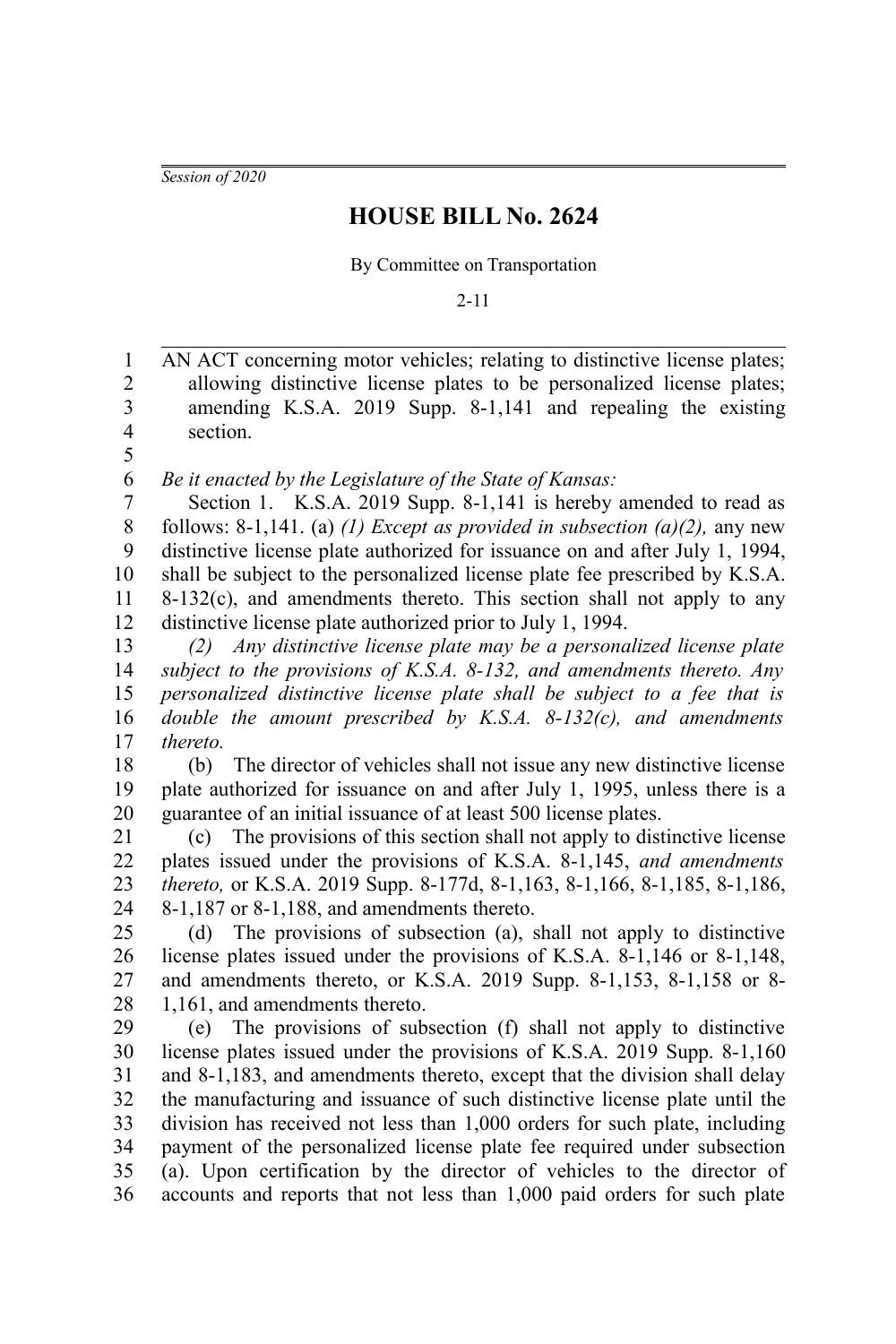have been received, the director of accounts and reports shall transfer \$40,000 from the state highway fund to the distinctive license plate fund. 1 2

(f) (1) Any person or organization sponsoring any distinctive license plate authorized by the legislature on and after July 1, 2004, shall submit to the division of vehicles a nonrefundable amount not to exceed \$20,000, to defray the division's cost for developing such distinctive license plate. 3 4 5 6

(2) All moneys received under this subsection shall be remitted by the secretary of revenue to the state treasurer in accordance with the provisions of K.S.A. 75-4215, and amendments thereto. Upon receipt of each such remittance, the state treasurer shall deposit the entire amount in the state treasury to the credit of the distinctive license plate fund which is hereby created in the state treasury. All moneys credited to the distinctive license plate fund shall be used by the department of revenue only for the purpose associated with the development of distinctive license plates. All expenditures from the distinctive license plate application fee fund shall be made in accordance with appropriation acts, upon warrants of the director of accounts and reports issued pursuant to vouchers approved by the secretary of the department of revenue. 7 8 9 10 11 12 13 14 15 16 17 18

(g) (1) Except for educational institution license plates issued under K.S.A. 8-1,142, and amendments thereto, the director of vehicles shall discontinue the issuance of any distinctive license plate authorized prior to July 1, 2004, and which *that* is subject to the provisions of subsection (b) if: 19 20 21 22 23

(A) Less than 500 license plates, including annual renewals, are issued for that distinctive license plate by July 1, 2006; and 24 25

(B) less *fewer* than 250 license plates, including annual renewals, are issued for that distinctive license plate during any subsequent two-year period after July 1, 2006. 26 27 28

(2) The director of vehicles shall discontinue the issuance of any distinctive license plate authorized on and after July 1, 2004, if: 29 30

(A) Less *Fewer* than 500 *license* plates, including annual renewals, are issued for that distinctive license plate by the end of the second year of sales; and 31 32 33

(B) less *fewer* than 250 license plates, including annual renewals, are issued for that distinctive license plate during any subsequent two-year period. 34 35 36

(h) An application for any distinctive license plate issued after December 31, 2012, and the corresponding royalty fee may be collected either by the county treasurer or the entity benefiting from the issuance of the distinctive license plate. Annual royalty payments collected by the county treasurers shall be remitted to the state treasurer in accordance with the provisions of K.S.A. 75-4215, and amendments thereto. Upon receipt of each such remittance the state treasurer shall deposit the entire amount 37 38 39 40 41 42 43